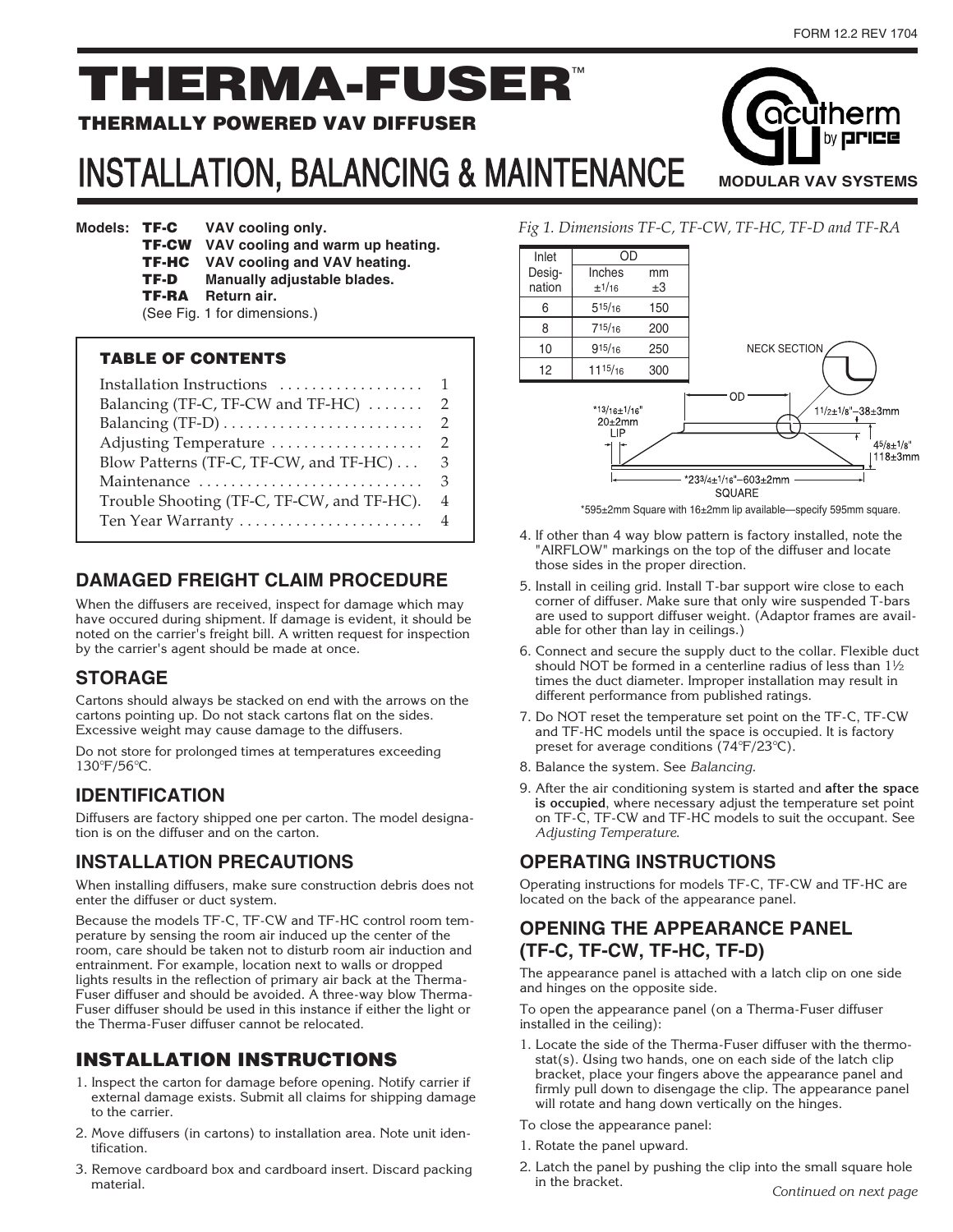To remove the appearance panel:

- 1. Open appearance panel as described above.
- 2. Rotate the appearance panel away from the latch clip bracket to force the hinge hooks open on the panel.
- 3. Slightly lift the panel to remove from the hinges.

To reattach the appearance panel:

- 1. Hang the appearance panel on the hinges.
- 2. Press the hinge hooks against the panel to close around the hinge brackets.
- 3. Close panel as describe above.

### BALANCING (TF-C, TF-CW AND TF-HC)

VAV systems are balanced for design air volume at maximum air flow and systems using Therma-Fuser VAV diffusers are no exception.When all the Therma-Fuser diffusers are set for maximum air flow by fully opening them, the system is really a constant air volume system and is balanced as a constant volume system. Balancing dampers are best located at the takeoff before the runout to the Therma-Fuser diffuser.

- 1. Prepare system for balancing. (Make necessary checks for diversity, fan capacities, fan rotation, miminum outside air requirements, duct leaks and static pressure controller design setting. Set outside air control damper for minimum air and return air control damper for maximum air.)
- 2. Open Therma-Fuser diffusers.
	- a. Open appearance panel.
	- b. Unhook tension spring from bracket adjacent to cooling thermostat. See Fig. 2.
	- c. If perimeter blades do not immediately drop to open position, turn the control plate slightly until they open.
	- d. Close appearance panel.
- Note: If the Therma-Fuser diffuser is equipped with a R-Ring (Ceiling plenum relief ring) do not disconnect the spring. Use temporary balancing stops made of wood supplied with the diffuser to hold the blades open the proper distance for balancing. Thickness of the stop will depend on the size of the R-Ring used.



*Fig. 2 Remove spring to drop blades open for balancing*

Remove spring to drop blades open

- 3. Start fans, adjust system for 100% air flow and make system checks. (Measure static pressure across filters and coils and at sensor for static pressure controller. Measure supply, return and branch duct air flow.)
- 4. Place a direct reading diffuser balancing hood over the face of each Therma-Fuser diffuser and adjust damper at duct takeoff to obtain maximum design air volume.
- 5. Return Therma-Fuser diffusers to operating condition.
	- a. Open appearance panel.
	- b. Attach tension spring to bracket (removed in step 2b).
	- c. Close appearance panel.
- *Fig. 3 Measuring blade opening*

Foam



### BALANCING (TF-D)

1. Measure the blade openings (See Fig. 3) and readjust where necessary by turning the adjusting screw in the center of each blade. Recommended initial blade openings are:

| Inlet Description | <b>Blade Opening</b> |
|-------------------|----------------------|
| 6                 | $3/8" - 10mm$        |
| 8                 | $1/2" - 13mm$        |
| 10                | $3/4" - 19mm$        |
| 12                | $1 - 1/8" - 29mm$    |
|                   |                      |

2. Adjust for proper air volume with the balancing damper at the duct takeoff. Each blade on the diffuser can also be separately adjusted. Recommended discharge velocity is 1200 fpm -6m/sec.

#### ADJUSTING TEMPERATURE

Room temperature set points are adjusted by screwing the thermostats in or out – in for cooler or out for warmer. Determine the set point by aligning the white indicator with the °F or °C numbers on the temperature scale. (See Fig. 4)

Continued on next page





#### **RECOMMENDED ADJUSTMENTS FOR VARIOUS CONDITIONS**

|                                | Room<br>Temp. | <b>Blade</b><br>Position | Recommended<br>Action                                                                                                                                                                                                  |  |  |  |  |  |
|--------------------------------|---------------|--------------------------|------------------------------------------------------------------------------------------------------------------------------------------------------------------------------------------------------------------------|--|--|--|--|--|
| Cooling<br>Mode                | Too<br>Cold   | Open                     | Adjust cooling for higher room temperature set point.<br>(Screw cooling thermostat out.)                                                                                                                               |  |  |  |  |  |
|                                |               | Closed                   | Therma-Fuser diffuser is correct. Check if cooling is<br>still required, and if not, turn cooling unit off.                                                                                                            |  |  |  |  |  |
| TF-C<br>TF-CW                  | Too<br>Warm   | Open                     | Therma-Fuser diffuser is correct. Check for lack of<br>air or for too warm air temperature.                                                                                                                            |  |  |  |  |  |
| TF-HC                          |               | Closed                   | Adjust cooling thermostat for lower room tempera-<br>ture set point. (Screw cooling thermostat in.)                                                                                                                    |  |  |  |  |  |
| Heating<br>Mode                | Too<br>Cold   | Open                     | Therma-Fuser diffuser is correct. Check for lack of<br>air or too low air temperature.                                                                                                                                 |  |  |  |  |  |
|                                |               | Closed                   | Adjust heating thermostat for higher room tempera-<br>ture set point. (Screw heating thermostat out.)                                                                                                                  |  |  |  |  |  |
| TF-HC                          | Too<br>Warm   | Open                     | Adjust heating thermostat for lower room tempera-<br>ture set point. (Screw heating thermostat in.)                                                                                                                    |  |  |  |  |  |
|                                |               | Closed                   | Therma-Fuser diffuser is correct. Check if heating is<br>still required, and if not, turn it off.                                                                                                                      |  |  |  |  |  |
| Too<br>Noisy                   | Any           | Any                      | Reduce static pressure. Recommended static pres-<br>sure is .05 to .25 wg / 10 to 60 Pa at the inlet of the                                                                                                            |  |  |  |  |  |
| TF-C<br>TF-CW<br>TF-HC<br>TF-D |               |                          | diffuser. If lower noise level does not result from<br>lower static pressure, check for and correct noise<br>generating restrictions in the duct up stream such as<br>large pressure drops over dampers, heaters, etc. |  |  |  |  |  |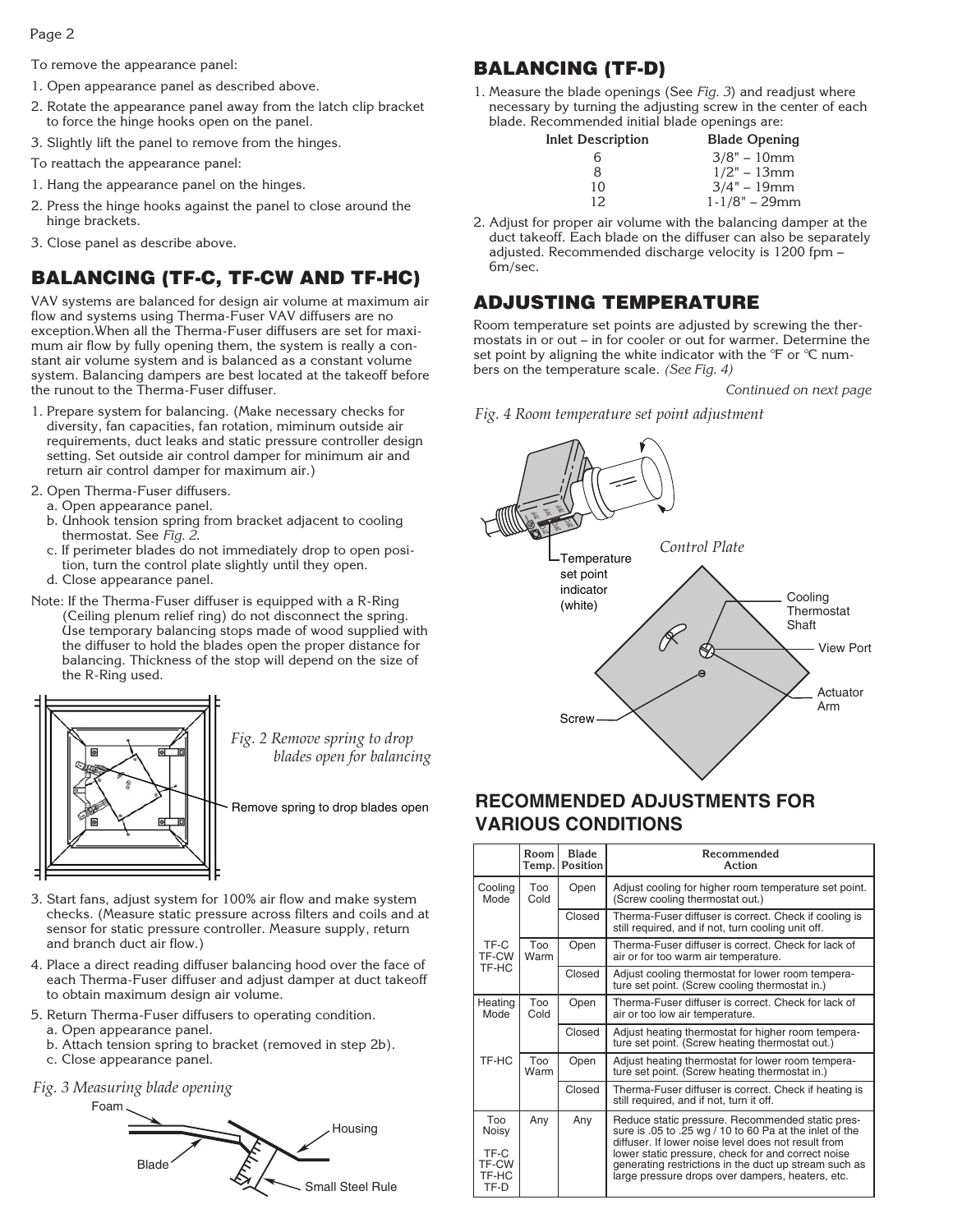The thermostats may be slightly harder to screw in or out when warm because the shaft is extended putting more pressure on the thermostat. If you are unable to turn the thermostat in this situation, cool the thermostat by holding an ice cube to the large end. The shaft will then contract and the thermostat will turn easily for adjustment.

For proper operation make sure that the extension shaft on the cooling thermostat is in the actuator arm dimple. Check by sighting through the control plate viewport. (See Fig. 4) If the shaft is not in the dimple, cool the thermostat by holding ice to the large end until the shafts retracts and move the shaft into the dimple.

#### BLOW PATTERNS (TF-C, TF-CW, AND TF-HC)

A major selling feature of the TF-C, TF-CW and TF-HC diffusers is the ability to easily add or remove blow patterns in the field. This is done by blocking the air off behind the blades on the appropriate sides.

#### **DO NOT:**

- Disconnect the spokes.
- Tape, screw or otherwise lock the blade closed. This unbalances the loads on the center bearings.
- Block the four venturi nozzles.

**DO** block air flow behind the blades or between the standoffs. (Standoffs are the supports between the housing and the diffusion plate.) Ways to do this are:

- 1. Factory installed directional baffles. These are strips of metal wrapped around the standoffs to block one, two or three sides. These can be removed in the field after first removing the diffusion plate assembly.
- 2. Field installed directional baffles. These are trapezoid pieces of metal that are laid horizontally on top of the corner supports. Dimensions are as shown in Fig. 5. Directional baffles can be made locally or purchased from Acutherm.
- 3. 1-5/8" diameter x 10" long (Armaflex) for split system refrigeration lines. Insert between the housing and the diffusion plate/blade assembly and wedge between the standoffs (See Fig. 6). Not supplied by Acutherm but easily available in the field.

The rule for blocking the appropriate side is: **Always block the thermostat side.** (See Fig. 7 for examples.)





*Fig. 7 Blow Patterns*



2-Way D2C Corner 1-Way D1

Note: Some earlier TF-C and TF-CW models have one induction slot by the thermostat instead of four venturi nozzles. The rule for blocking the appropriate side for this version is: Never block the thermostat side.

When blocking for direction, the air volume for a given static pressure is reduced from max. air volume listed in the performance guide by:

| <b>Blow Patterns</b> | Reduction  |  |  |  |
|----------------------|------------|--|--|--|
| 3 way                | .78        |  |  |  |
| 2 way                | .56        |  |  |  |
| 1 way                | $\cdot$ 34 |  |  |  |
|                      |            |  |  |  |

#### MAINTENANCE

The moving parts of the TF Therma-Fuser diffuser have no maintenance or lubrication requirements. We are often asked to recommend periodic maintenance procedures and a spare parts stock. Recommended maintenance is to clean the outer surfaces of the Therma-Fuser diffuser—nothing else. We do not recommend stocking any spare parts. Our customers also confirm that stocking is unnecessary.

#### **DAMPER BLADE ADJUSTMENT (TF-C, TF-CW, AND TF-HC)**

If one of the blades does not track uniformly with the others, make a simple field adjustment to the spoke wire which connects the blade to the control plate. A pair of needle nose pliers or similar tool is all that is required. If the blade does not open as rapidly as the other blades, insert the pliers inside of the closed loope in the spoke wire and slightly expand the loop. If the blade opens more rapidly than the others, place the pliers outside of the closed loop and slightly compress the loop. No other adjustment is required.